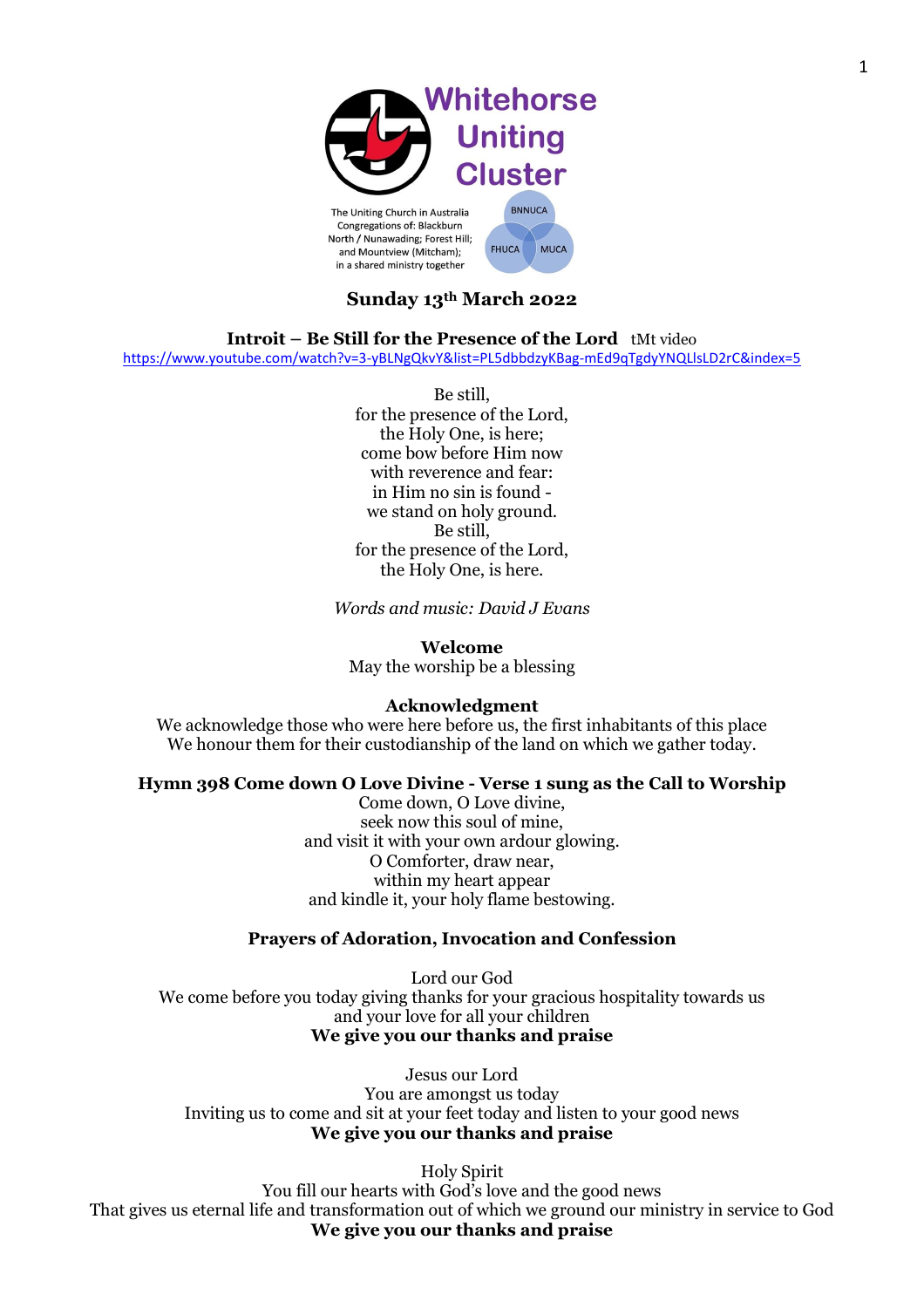#### Come Holy Spirit, Come Open our hearts to the good news today so we may find life and serve God **Come Holy Spirit**

Loving God, transform our hearts Forgive us if we haven't loved you with all our being and others as ourselves Forgive us as we come before you in this moment of silence

#### **Silence**

Hear then Jesus Christ's words of grace to us *"Your sins are forgiven"* **Thanks be to God**

#### **YouTube Hymn Come as you are, Taizepeople 2010**

<https://youtu.be/16RywnFAJpY>

#### **Reading – Luke 10:38-42**

<sup>38</sup> Now as they went on their way, he entered a certain village, where a woman named Martha welcomed him into her home. 39 She had a sister named Mary, who sat at the Lord's feet and listened to what he was saying. <sup>40</sup>But Martha was distracted by her many tasks; so she came to him and asked, "Lord, do you not care that my sister has left me to do all the work by myself? Tell her then to help me." <sup>41</sup> But the Lord answered her, "Martha, Martha, you are worried and distracted by many things; <sup>42</sup> there is need of only one thing. Mary has chosen the better part, which will not be taken away from her." ©NRSV National Council of the Churches of Christ in the USA. Used by permission. All rights reserved worldwide.

**Sermon- Rev Tina**

*In the name of the Father, the Son, and the Holy Spirit, amen*

Jesus and his disciples are on their way, they're on a journey where Jesus has set his face to Jerusalem (Luke 9:51) and he arrives at Bethany, a small village, 2.63 km away from Jerusalem and goes to his friends' house, Mary, Martha and Lazarus' home, and Martha offers him hospitality.

I wonder if hospitality was usually offered by the male of a household. Perhaps Martha's actions are as ground-breaking as Mary's.

At the time women were expected to be in the kitchen and so Martha was in the kitchen slaving away and cooking all by herself while Mary sat at Jesus' feet, and we can understand and hear her cry: *It's not fair! I'm doing all the work.*

It was ok for men to sit in the main reception room and talk and discuss things, while women did all the cooking. But Mary chose not to stay in the kitchen. She chose to sit at the feet of Jesus and be taught by him, a role reserved for men. That may be one reason why Martha got upset.

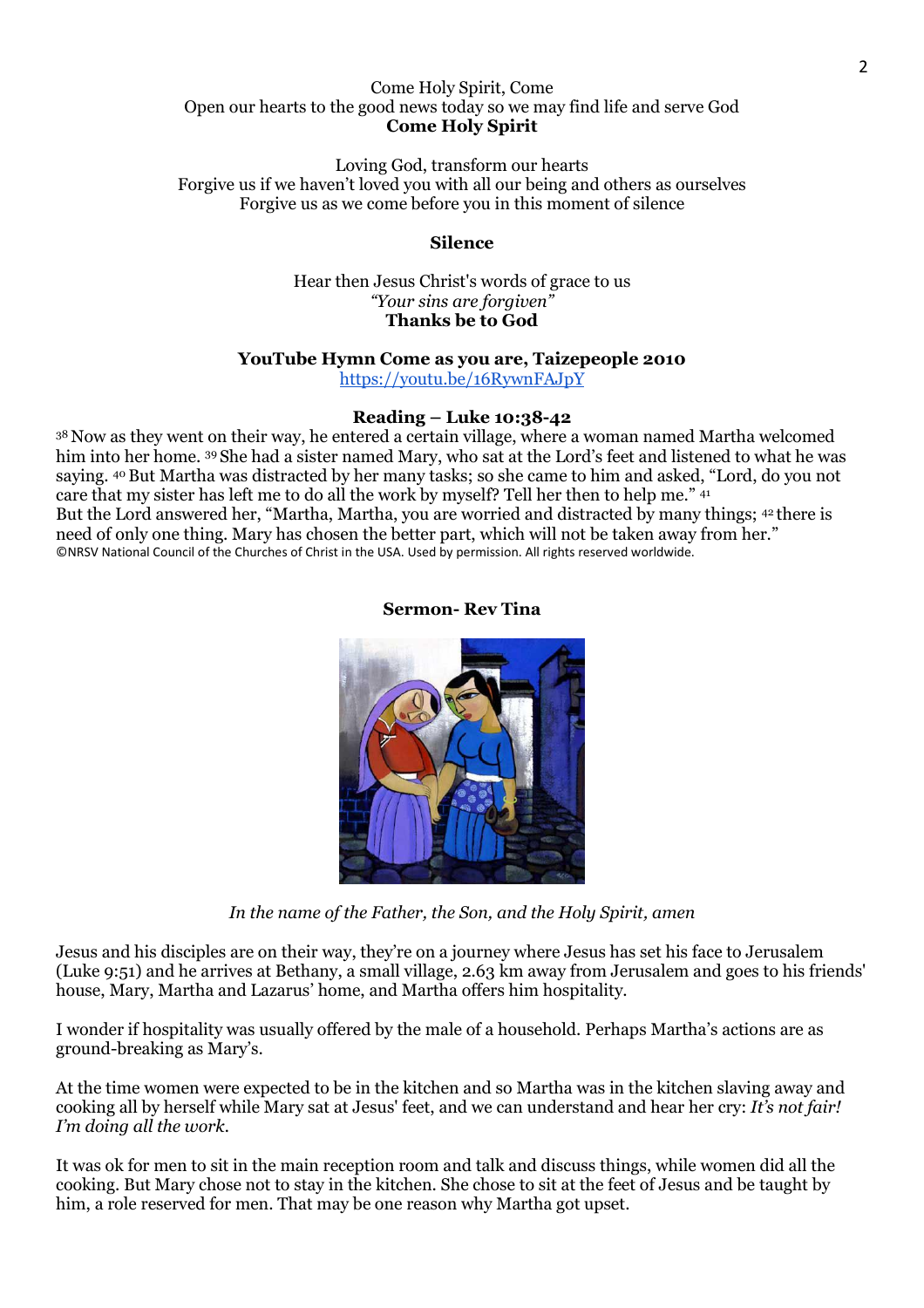And when Martha made a fuss, she got an unexpected rebuke from Jesus, who affirmed Mary's choice. Not that Jesus was ungrateful. Perhaps Jesus would have preferred a simple meal that didn't require a lot of fuss, like bread, olive oil, olives, water, wine and some vegetables, what people ate most days. Perhaps simplicity would have been ok.

For Jesus said: *There is need for only one thing*

I wonder about the meaning of a better choice being about sitting at Jesus' feet and listening.

The heart is a receptacle, a vessel. It contains blood that is life for us and pumps that lifeforce throughout our body. We would not live without our heart. It is also a receptacle for the Word of God, the spiritual lifeforce that enters and dwells in the core of our being.

Perhaps Mary has embraced the journey of discipleship by sitting at Jesus' feet and listening to him speak of the coming of the Kingdom of God. Perhaps exposing Martha's approach as inadequate is more about challenging the status quo and encouraging people to rethink how they live their lives.

Hospitality is not all about food. It is more. Perhaps it's a willingness to sit at Jesus' feet and at the feet of others, to open up one's heart and be truly present to them and listen to Jesus and others.

Martha's approach to hospitality leaves her feeling agitated, worried, distracted, and anxious, which can be a barrier to offering hospitality. I've cooked many meals for groups of friends and spent more time cooking while they are sitting around a table having meaningful conversations that I'm too busy, distracted and stressed to be part of. Am I offering true hospitality from the heart?

What does hospitality look like today? Most people make a time to come to our houses, and a lot of planning goes into the meal. In Jesus' time guests were welcome anytime and often arrived at unexpected times without any notice. Martha would have had to run down to the market or kill an animal or find some veggies in the garden or borrowed from a neighbour. No wonder she is stressed. She would have appreciated Mary's help.

There is a sharp contrast between how Martha and Mary offer hospitality, but there are deeper issues at work. Mary is focused on her guest and his needs. Perhaps Martha assumed she needed to cook up a feast and that's how she shows her love.

Perhaps it's about priorities? Being present to Jesus first and the kingdom, then worrying about food afterwards. Perhaps Jesus is saying our ministry and service needs to be grounded in our relationship with him.

I'll share a little about my journey on the Camino so we can explore how we make a choice when all of us have a bit of Mary and Martha in us. All of us engage in contemplation and action.

There is a map of the Camino journey from France, over the Pyrenees and across Spain to Santiago. It's about 1000km and we did 470 kilometres. People walk for many reasons. To find meaning or new directions, to grieve, to let go, to find forgiveness or simply because they love to walk. It's a journey where one encounters breathtaking beauty and people celebrating life.

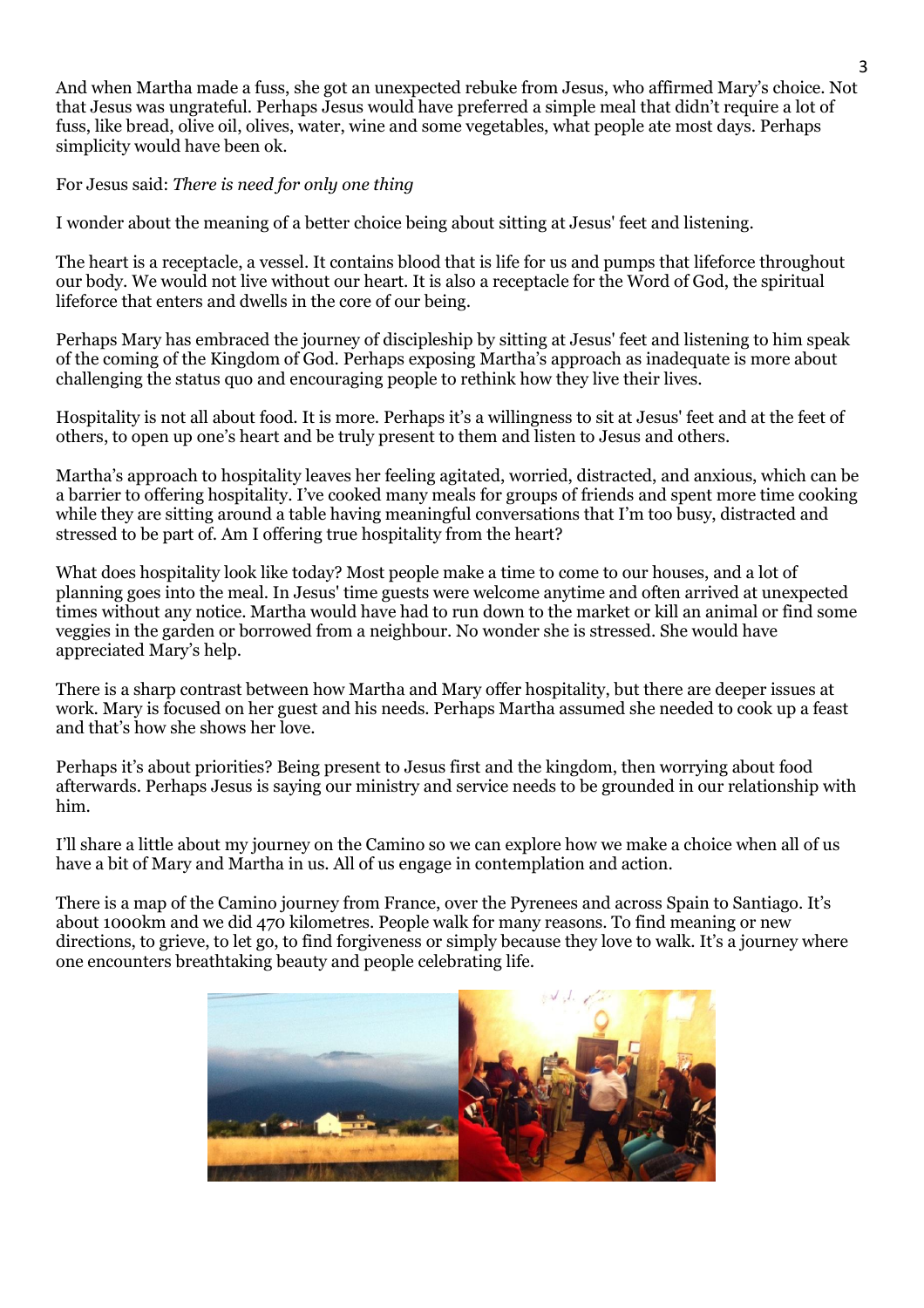

Food is a work of art. These are some photos of the food.

All along the way are opportunities for prayer, worship, and contemplation within nature. I came upon an elderly lady caring for a tiny stone chapel in the middle of the main street and she'd filled it with white lilies.

Along the way people have woven crosses made from twigs into fences. Perhaps they are seeking redemption or repentance. Crowds of people bring a pebble from home to place on a mountain of pebbles that have built up over 1000 years since the cross was first placed there and has been recently replaced by a modern one. The cross is called Cruz de Ferro.



My friends who journeyed with me, two lapsed Catholics and an atheist were fast walkers and the fastest was the spotter who found us accommodation for the night. I preferred to walk slowly and engage with people, try the food, join with locals playing music or dancing or admire the beauty of nature. But we all went to mass together and received pilgrims' blessings all along the way.



One of villages we stayed at had a small café with this sign on it: *No Corras, Camina*. It means 'walk don't run' (when doing the Camino). This was something we learned to do as we walked.

There is a little of Martha and Mary in all of us and life is about finding a balance between these two ways of being. Perhaps today's good news is if we ground our actions in the gospel and prayer, we can become a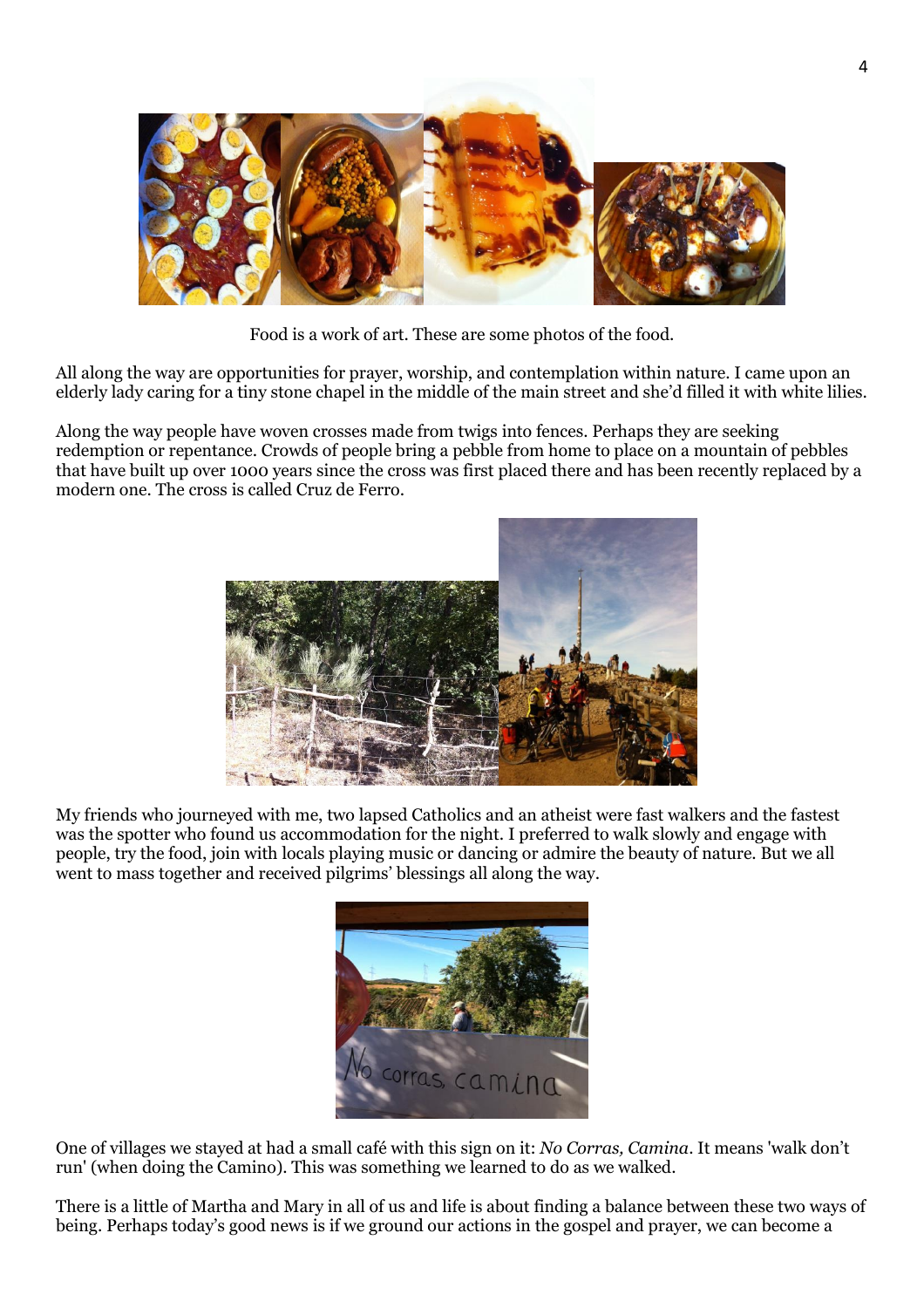vessel of life that God works through. Our hearts become vessels for Jesus' teachings and these teachings inform our actions.



The Lord be with you

#### **YouTube Hymn Brother Sister let me serve you, Chet valley Churches 2020** <https://youtu.be/EQaOErUUjm8>

#### **Offering Prayer**

God of new beginnings, We offer these gifts to you today because we love you. Take our gifts and use them for your good. With hope we pray, amen.

#### **Prayers of the People – Geoffrey Willis**

Let us pray. In our prayers for others we especially pray for the war situation in the **Ukraine**. Dear Lord, you must be weeping over the foolishness and greed of the Russian President and for the dreadful plight of so many millions of refugees. We pray for wisdom as the leaders of the world formulate trade embargoes in response to the war. May their actions not inflame the situation or lead to further acts of retaliation. Dear Lord, please uphold those who are caring for those who are being injured in this war. Please protect the first-responders who are providing assistance in cities which have suffered from bombing and other acts of inhumanity. We pray also for the organisations providing relief services to the many displaced persons who are trapped in war ravaged towns or who are joining the long lines of refugees. Lord, we pray for a quick and humane resolution to the aggression in the Ukraine. May good sense prevail and may a diplomatic solution be found quickly.

Closer to home, we pray Lord, for those affected by the **floods** in Queensland and New South Wales. We pray for those who have lost their homes and for farmers whose livelihood is threatened. We pray especially for children who are traumatised by this disaster and whose schooling has been curtailed during the emergency. Dear Lord, please protect the members of the various emergency services as they bring relief to their fellow citizens. May governments and municipal councils be adequately resourced to provide restoration of services and assistance to those in need.

In the World Council of Churches prayer cycle, we pray for the **United Kingdom** and **Ireland**. We thank you Lord that these countries have provided many of the customs and the heritage which we have adopted, including our legal and parliamentary systems. But we pray that the scars and memories of colonization may continue to heal. Dear Lord, we give thanks for the efforts of churches in the United Kingdom and Ireland to cater for new expressions of religion and spirituality as the countries become increasingly multiethnic and multi-religious. Lord, may the challenges of increasing secularism be met in imaginative and non-threatening ways. We pray too for government efforts to resolve differences and political tensions over how they should relate to the rest of Europe.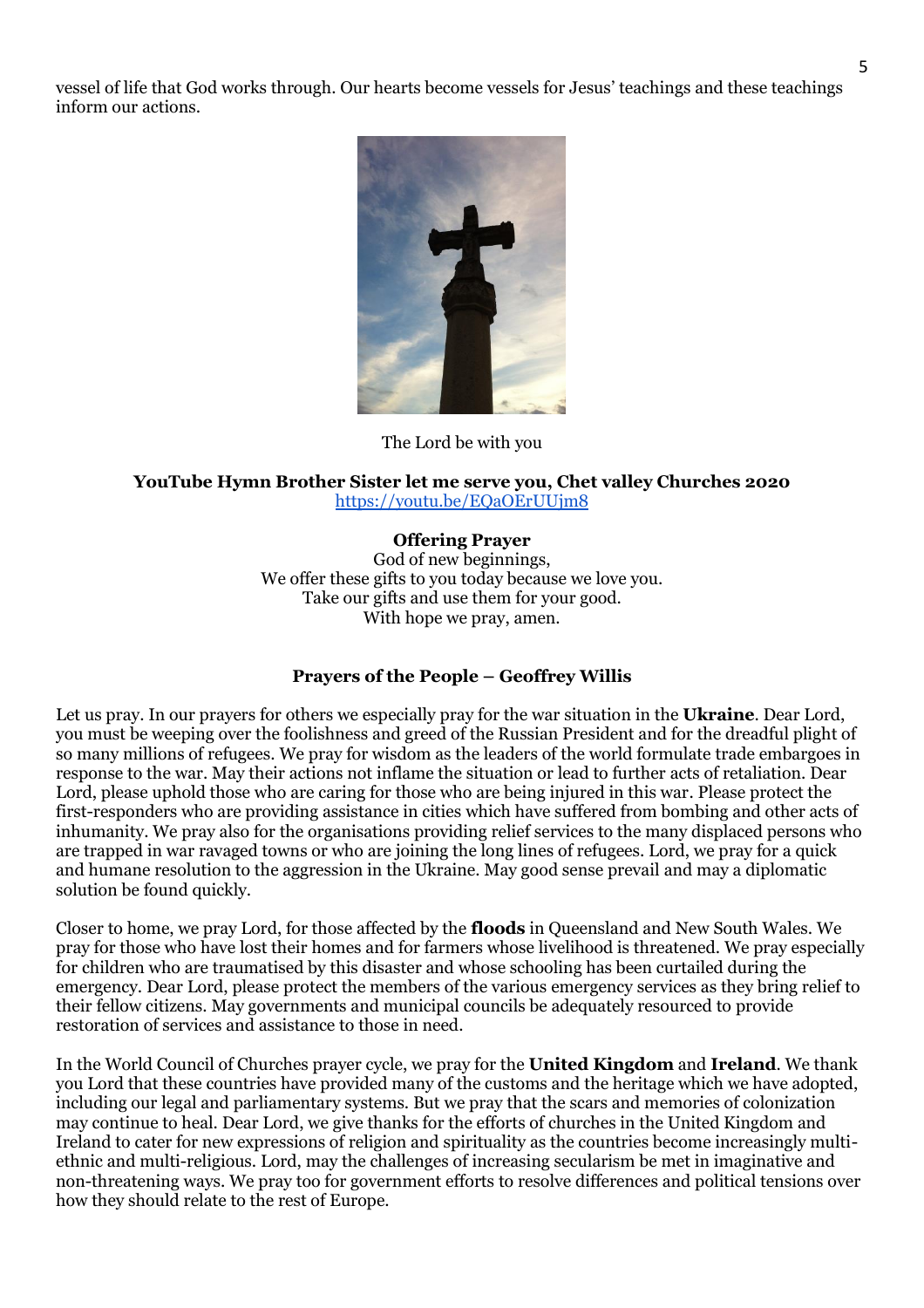In our ecumenical prayer cycle, we pray for the Priest and people of **St Luke's Catholic Church, Blackburn South**. This church in Orchard Grove is celebrating 60 years of witnessing their tradition. We pray, dear Lord, for their Parish Priest Rev Father Gerard, their primary school Principal Liz Sullivan and Parish and School Staff. Lord, we pray that their Lenten Retreat, which was held last weekend, was a blessing to those who attended. We pray too that their weekly bulletin will help to bind their members together.

In our Presbytery we pray for the people of the **Oxley Road Congregation in Auburn** and their minister the Rev Steve Crump. This congregation has a long history dating from its first service held under a gum tree in 1853. The current large church is heritage-listed and is a maintenance liability with a dwindling congregation. We pray for their Lenten Bible Study which is based on Tom Wright's Commentary on Luke.

Today we pray for **Uniting AgeWell's Condare Court in Camberwell** which provides respite and permanent accommodation. We pray for the staff and residents as they relate to each other in friendship and helpfulness. We especially pray that arrangements to protect residents from COVID-19 and its variants are effective without being too onerous for families of loved ones.

Finally Lord we pray for **ourselves**. We ask for your blessing on our planning to be a Cluster. May the congregational workshops, to commence soon, provide helpful ways of charting our future. We pray for our Ministry Team and for our Ministry Student, Daniel Farnsworth. May his time in the Cluster help him in the development of his ministry capabilities. We pray too for the work of Centre 81 as it provides food and fellowship to those finding life to be tough. Bless our receptionists and the Centre 81 Committee as they provide kindness to those in need. Lord, we pray for those amongst us who are finding that life is a struggle. May they know your peace and may their medical regime be beneficial to their health and well-being.

> Let us join together as we say the prayer which Jesus taught us: *Our Father in heaven, hallowed be your name, your kingdom come, your will be done, on earth as in heaven. Give us today our daily bread. Forgive us our sins as we forgive those who sin against us. Save us from the time of trial and deliver us from evil. For the kingdom, the power, and the glory are yours now and forever. Amen*

# **YouTube hymn Father, we adore you - A peaceful Praise and Worship HD 2001**

[https://youtu.be/-ygVy\\_rDhw0](https://youtu.be/-ygVy_rDhw0)

### **Blessing**

We go in Peace in the love of God in the Power of the Spirit May the Lord Bless and Guard us May the Lord make His face shine upon us and be gracious unto us As we bring Christ's love and peace to the world. Amen

#### **Dismissal**

In all things and at all times remember Christ is with you. Make your life your worship to the praise and glory of God. Amen

**Hymn 779 May the Feet of God** tMt video

<https://www.youtube.com/watch?v=YhiG-Vj8CGU&list=PL5dbbdzyKBag-mEd9qTgdyYNQLlsLD2rC&index=40>